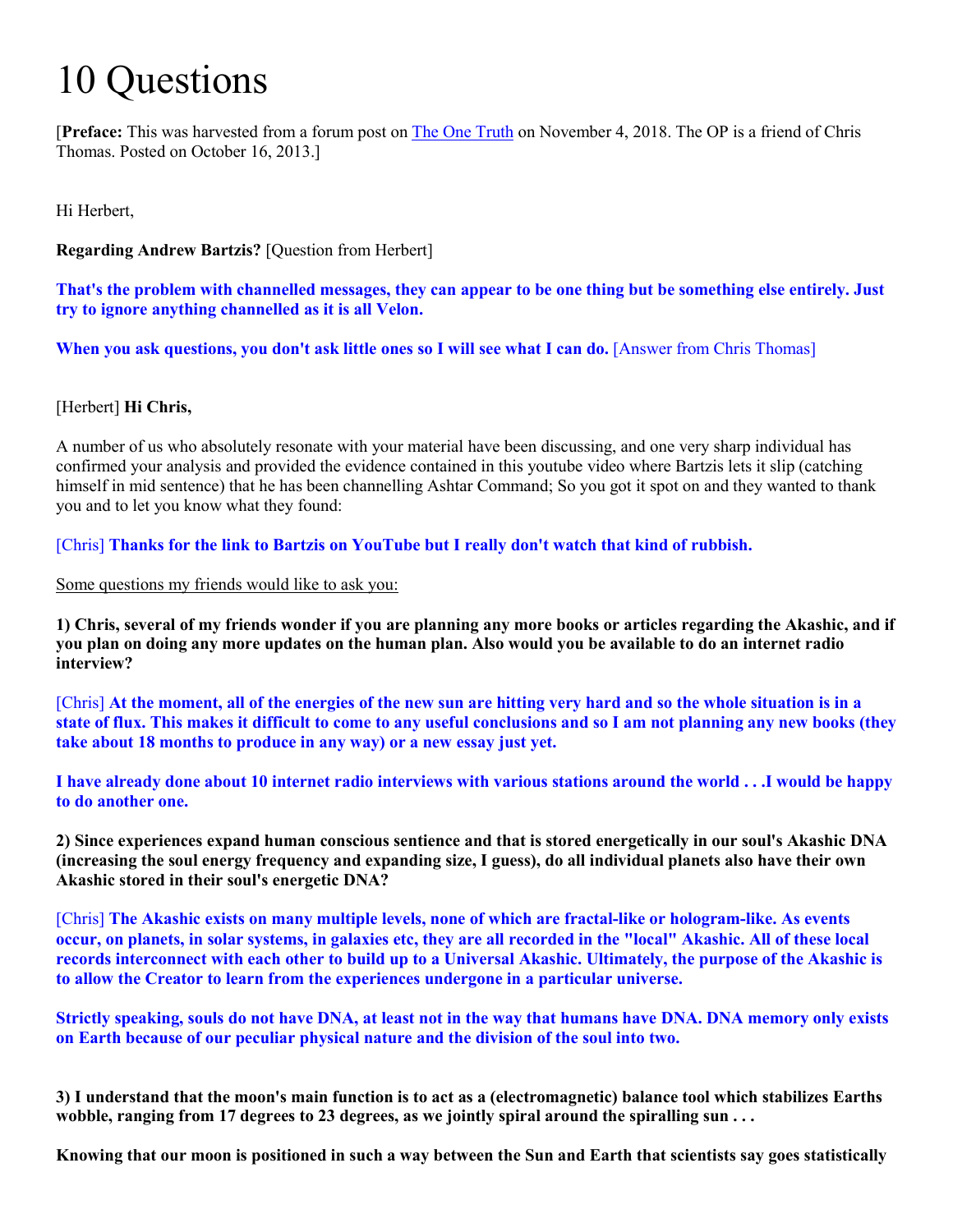**and significantly against the random odds, does that mean our moon has a soul consciousness and therefore its own Akashic?** 

**Or was it simply that Earth consciousness sequestered a piece of the exploded planet and it somehow became sort of globe shaped and Earth/sun consciousness (gravity) put it where it would, fortuitously, allow life to continue on Earth?** 

**We have been told there is a lot of technology on the Moon and there is a base on the dark side. Is the Moon really hollow?**

[Chris] **When the first two planets within our solar system decided to leave, they exploded causing the asteroid belt. Both of these planets exploding close to the orbit of the Earth, generated a disruption to the local energy patterns giving the Earth a slightly eccentric orbit. The Earth "captured" about one quarter of one of the planets to use as a counter balance to settle Her orbit. In doing this, the planetary consciousness (of the destroyed planet) left a portion of its consciousness in the fragment to help the Earth. This fragment became the moon and the portion of the original consciousness still remains.**

**See the essay I did earlier on this year about gravity but, the moon is not held in place by gravity. Gravity, as described by scientists, does not exist. All planets, moons, solar systems, galaxies and the Universe itself hold their relationships by conscious interaction - what scientists call electro-magnetic forces.**

**There is long-standing base on the dark side of the moon - since the early 1950's - but I would not encourage anyone to try remote viewing it as there are far too many psychic watchers who will attack if they sense your presence. Mars also has a human base, it has been there since the mid 1980's.**

**The moon is not hollow as such. If you think of magma flows here on Earth, when they cool, gas voids are formed under the hard shell. The same with the moon - it is full of gas voids as the original planet's core cooled. It "rings" if you strike it because of these gas voids.**

**4) Does the Akashic hold anything that is denoted as "Time Wars"; a Quarantine that is presently in place surrounding Earth or our Solar System? Apart from the Velon travelling back in time are there any other instances where time travel has affected life on Earth?**

[Chris] **The simple answer is no.**

**It is not possible to travel forwards in time as the future has not yet happened - see Q9 .**

[Herbert] **This is my own comment regarding the above answer from Chris: [Perhaps I'm confused but if the future has not yet happened then the Greys that claim to be our future human selves (re: George Kavassilas) could not actually exist in the Akashic. Could they? Alternative time-lines always confuse me. Wish I had asked Chris that question.]** 

**5) Given that the Reptilian race were the 14th Faction from another Universe, does that mean there are zero Reptilians left in our Universe?**

[Chris] **Correct, they and all of their energies were removed with the 14th Faction in 2003.**

**6) A lot of people report abductions and even cross bred children with various races like the Greys. I know you said that for example Mantis beings (and I guess also Lion beings) are not in the Akashic and must be biomechanical technology based... Is that abduction type of experience based on a higher-self, soul contract (karma) or was it limited to the period prior to 2003 when the 14th Faction energy was still present in our Universe and being used by the NSA, etc. taking away people's free will?**

[Chris] **That is a difficult question to answer precisely.**

**I'll give you my experience. Some years ago, I woke up one morning knowing that something had happened during**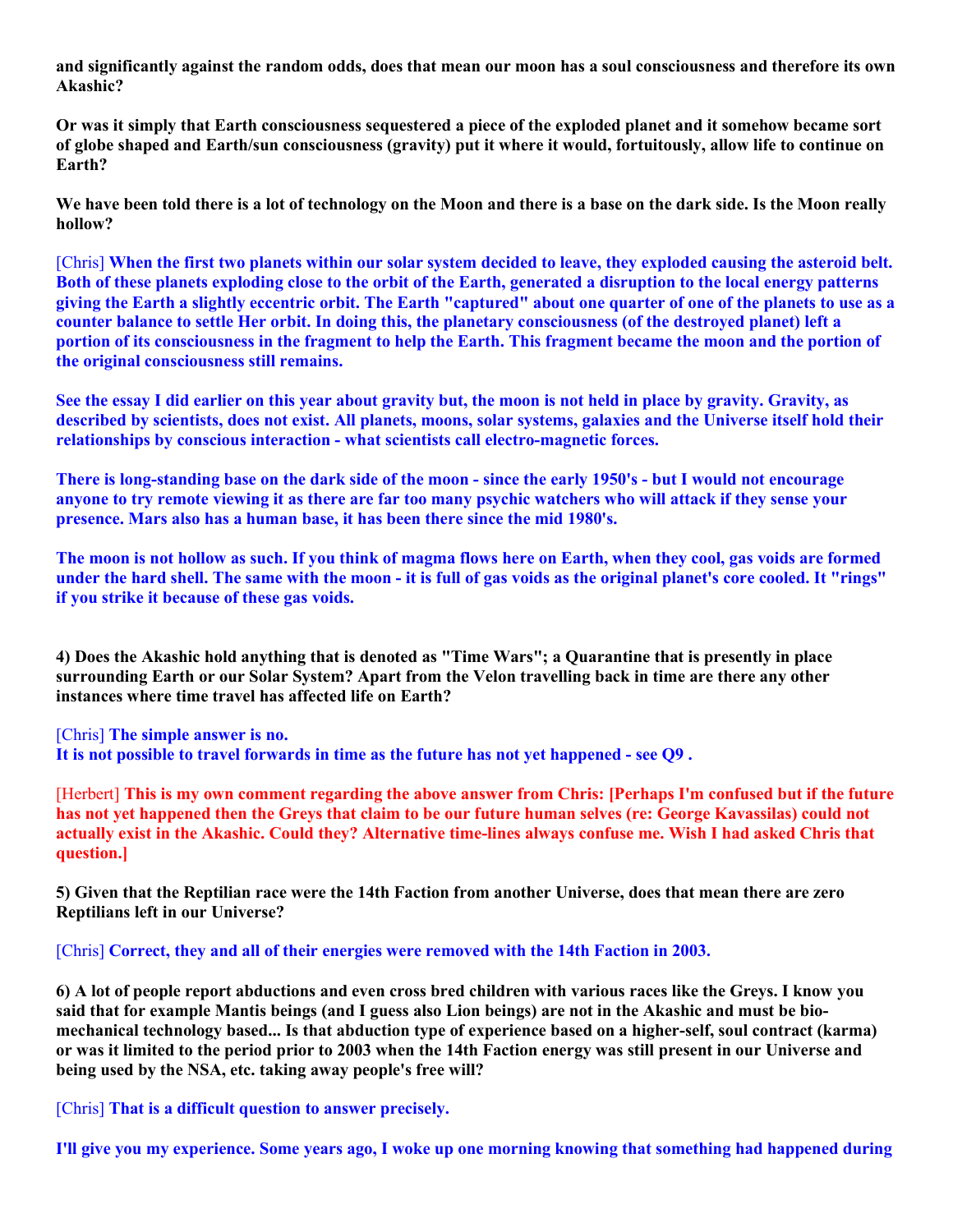**the night but I could not identify it. All I knew was that I had a very sore bottom (yes, the infamous anal probe is true - and they are not collecting farts). Gradually, I had recollections of being taken out of my bed and examined by the "Blues".** 

**A couple of months after the first "abduction", it happened again. But, this time, I was aware of what was happening and I said (psychically) to the Blues carrying me: "you are not going to examine me again as I do not want you to. But, seeing as you are here, can I have a tour of the ship?" This they agreed to very happily and they gave me a full tour.**

**I haven't been "abducted" since.**

**The lesson here is that they turned up and asked my higher self if it was OK to take me for examination. As soon as I said no, they were happy not to do any more and they were all very friendly.**

**So that was my personal experience of abduction. But there are others. I have carried out extensive research on many levels about these hybrids and my conclusion is this: THE VAST MAJORITY OF CLAIMED ABDUCTIONS ARE CARRIED OUT BY THE MILITARY, AND NOT ALIENS, AND THOSE ABDUCTED UNDERGO MIND CONTROL OR HYPNOSIS TO BELIEVE THAT THEY HAVE EXPERIENCED WHATEVER IT WAS BUT DID NOT ACTUALLY HAPPEN.**

**THEY ARE ALSO INDOCTRINATED TO BELIEVE THAT THERE ARE HYBRIDS OF HUMANS/ALIENS OR HYBRIDS OF ALIEN RACES. THE MANTIS AND LION BEINGS DO NOT EXIST.**

**Since about the year 2000, very, very few abductions have been carried out by any alien race - they have all been by the military.**

**Because so many people are aware of the Grey race, they have been used by the military in their propaganda, misinformation and disinformation and so virtually every single story about Grey hybridisation is false and intended to add to confusion and fear. Don't forget that one of the next things on their "to do list" is an alien invasion of the Earth.** 

**If they can make people believe that the Greys are the bad guys, they have a ready built argument to weaponise space (sorry, make the weapons they already have in space known).**

**7) Since they are still using psychic children in spy ops, are these children being forced into this because of soul contracts?**

[Chris] **The alphabet spaghetti agencies all have psychic trackers or use specialist contractors (such as the College for Noetic Sciences) to track down children with psychic potential - usually as young as 5 years old. They also recruit adults who do so voluntarily. If the children live in America, they approach the parents and the parents agree to their children working for the government. Some parents are paid for their children others agree because it is their patriotic duty.** 

**Other children are taken from the streets (abducted) particularly in countries such as the US, Brazil and Mexico. Many are brought from orphanages in countries such as Rumania (Indigo Children). The children are persuaded that they are "special" and that they will be allowed to explore their special potential in a special facility.** 

**When they get to this "special facility", they are fitted with a colostomy bag and a catheter and strapped to beds in "cells" of 10 children. They are then given instructions on what they are to do. If the children do as instructed, they are "rewarded" with chemicals that stimulate the body's pleasure centres. If the children refuse, they are punished with chemicals that cause pain.**

**These are not soul contracts but the agencies feeding off gullible and confused children. This has come from personal contact with a few of these "cells".**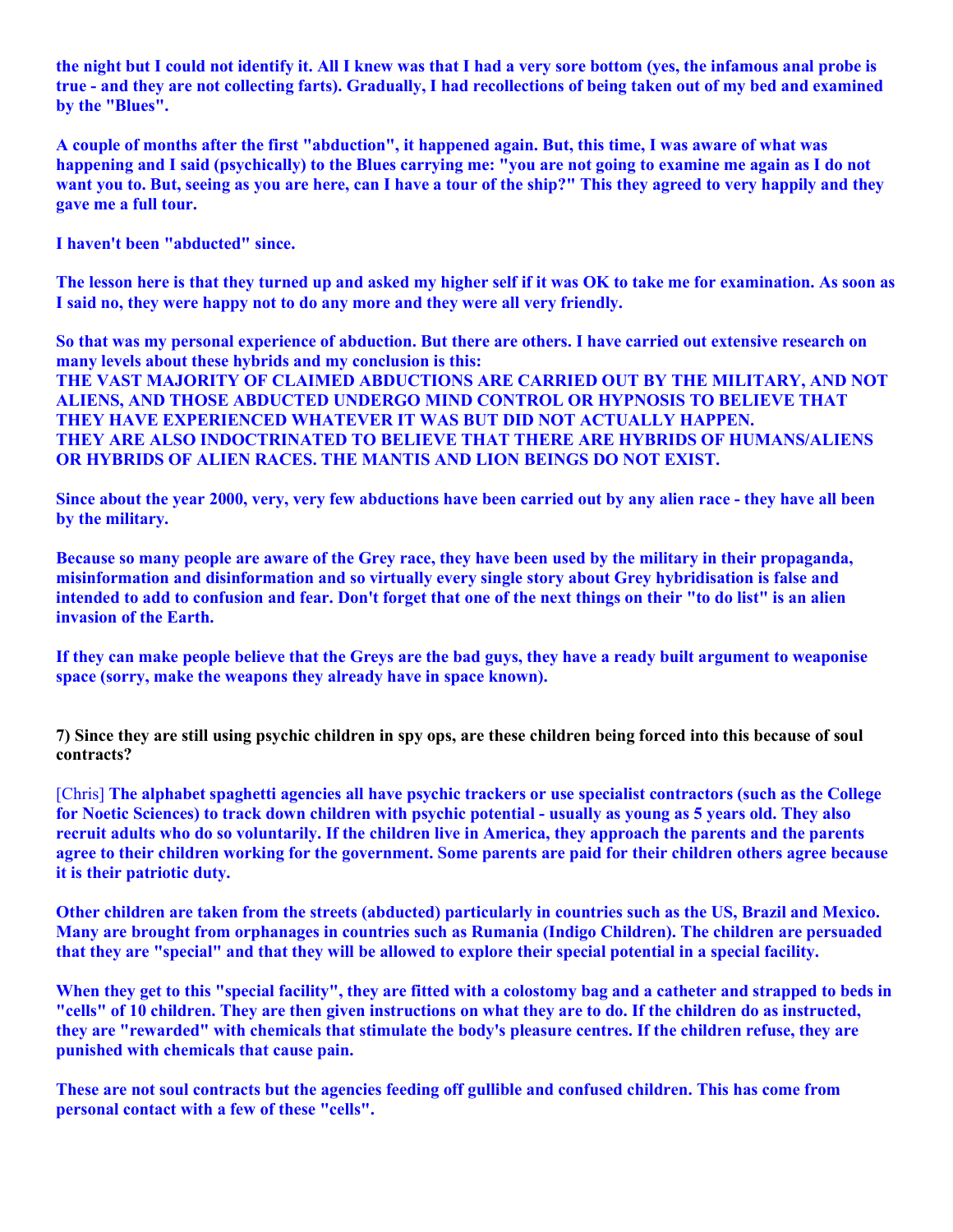## **8) FOURTEENTH FACTION QUESTION:**

**Chris - In Project Human Extinction, you explain how the FOURTEENTH FACTION gained access to Earth, and "infected" some 33,000 souls that were on their way toward Earth to have a physical life. And that some of the 14th Faction energy patterns were picked up by some of these souls, which gave them the ability, or desire, to remove freedom of choice from others. For example, one affected soul manifested as the human that you identify as Alexander the Great and also one as George Bush Sr.**

**You say, it took a while for the FOURTEENTH FACTION to be evicted from Earth. This came to be completed in the year 2003, whereby the 33,000 souls who chose to hold onto those frequencies could no longer make use of this energy in this way.** 

**Q: Although you have not said it in your book, is it correct to assume that the 9/11 event (as well as the 7/7 event, war on terror ) was the direct result of the affect of FOURTEENTH FACTION energies influence over those 33,000 souls travelling toward Earth? And, since the 14th Faction is gone, that we are likely not to see another horrific type event like this play out again in our near future, as we continue to move toward completion of the whole soul reintegration process?**

[Chris] **9/11 was a classic "Hegelian Dialectic" - an act deliberately enacted to cause fear and panic leading to the introduction of legislation that nobody would have wanted until the "attack" took place.**

**The current state of fear replaces the "Cold War". Now that Russia and communism is no longer seen as a threat, the Cabal/Illuminati/Elite needed a new bad guy to make people afraid.**

**So "International Terrorism" was invented with the chief bogey-man being Bin Laden and his Al Qaeda.**

**AQ began life in 1948 when the British realised that the newly created state of Israel had expansion plans towards Lebanon. The British recruited a band of Wahhabi Moslems and set up AQ to harass Israel. When Israel went to war with Egypt, resulting in the Suez war, Israel backed down and AQ was put into mothballs.** 

**When Russia invaded Afghanistan in 1987, the CIA was looking for a way of harassing the Russians but without making it obvious that the USA was involved and so the British gave control of AQ to the CIA and the CIA have remained in control ever since. All atrocities attributed to AQ have been carried out by the CIA including 9/11.**

**Bin Laden was the son of a Saudi billionaire who runs several huge transnational organisations.**

**The White House confirmed a few years ago that Bush senior works for a Bin Laden company since he retired from office. The White House also confirmed that half of all retired senators also work for the Bin Laden family.**

**Osama was flown from Afghanistan to Saudi for treatment for his kidneys by a CIA chartered jet where he had treatment in the American Hospital and he was flown back to Afghan by the same CIA jet (reported in the Paris newspaper Le Figaro). Osama died at his family home in Saudi in 2003 from kidney failure.**

**I watched the BBC evening news in October 2005 where there was a live statement made by MI6. The statement said (in part): "The SIS (MI6) can confirm that a rogue cell within the SIS planned recruited and carried out the London bombing".**

**There is no terrorist threat, just politicians creating fear to control the people.**

**My suspicion is that we are going to see more of these types of events, particularly in the US and Britain over the coming months as the cabal tries to get people to riot so that martial law can be imposed. This has nothing whatsoever to do with residual 14 energies.**

**9) Linear Time is indeed a funny thing and I wondered if the Akashic cannot look into the future, how do some people have premonitions that come true. Some even live the following day in their sleep and find it quite**